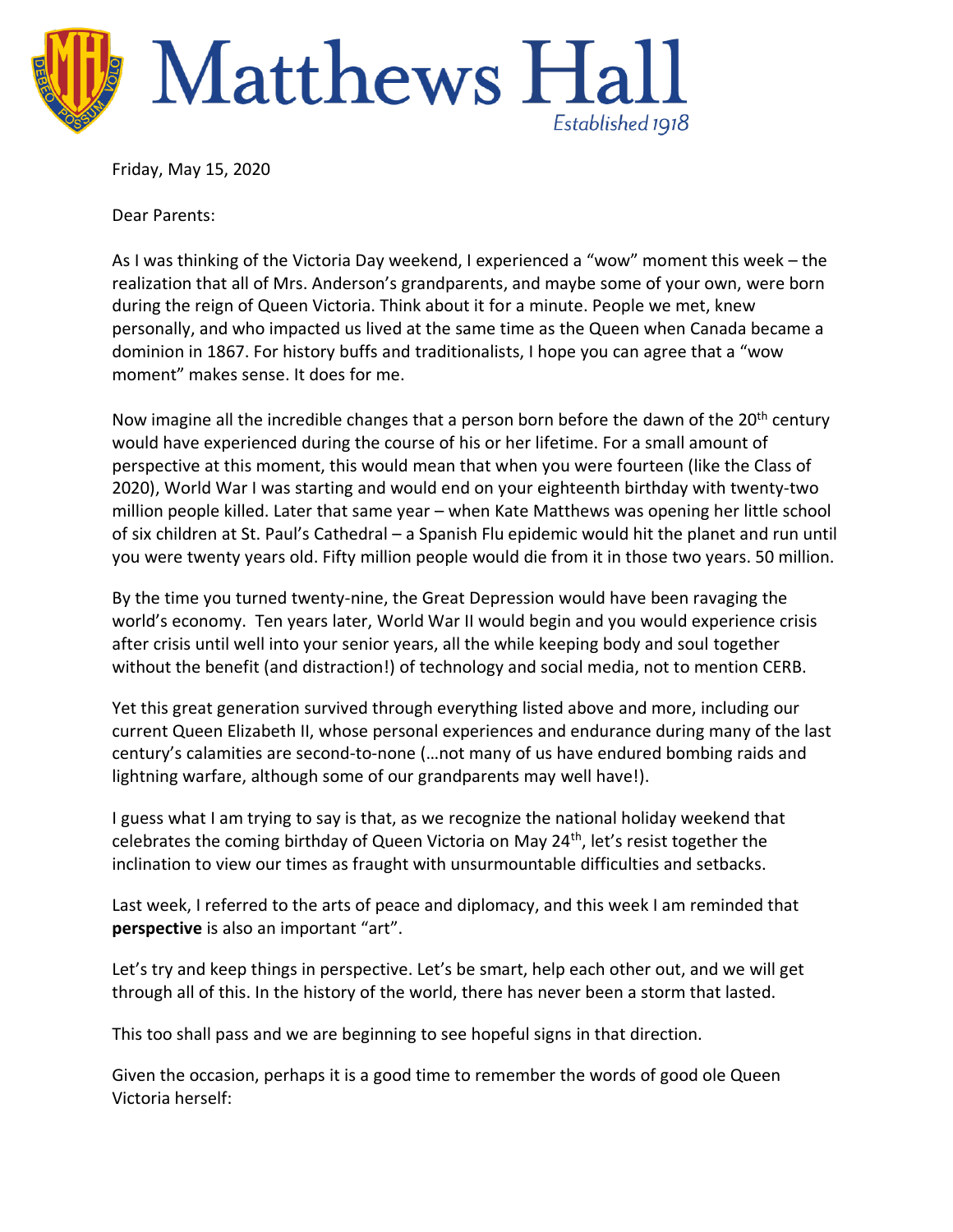*"We will not have failure – only success and new learning!"* 

And, if you're walking in the woods this weekend and see a violet blooming, how appropriate, for that was the Empress Queen's favourite flower!

Happy Victoria Day Weekend!

Sincerely,

Anderson

Ric Anderson Head of School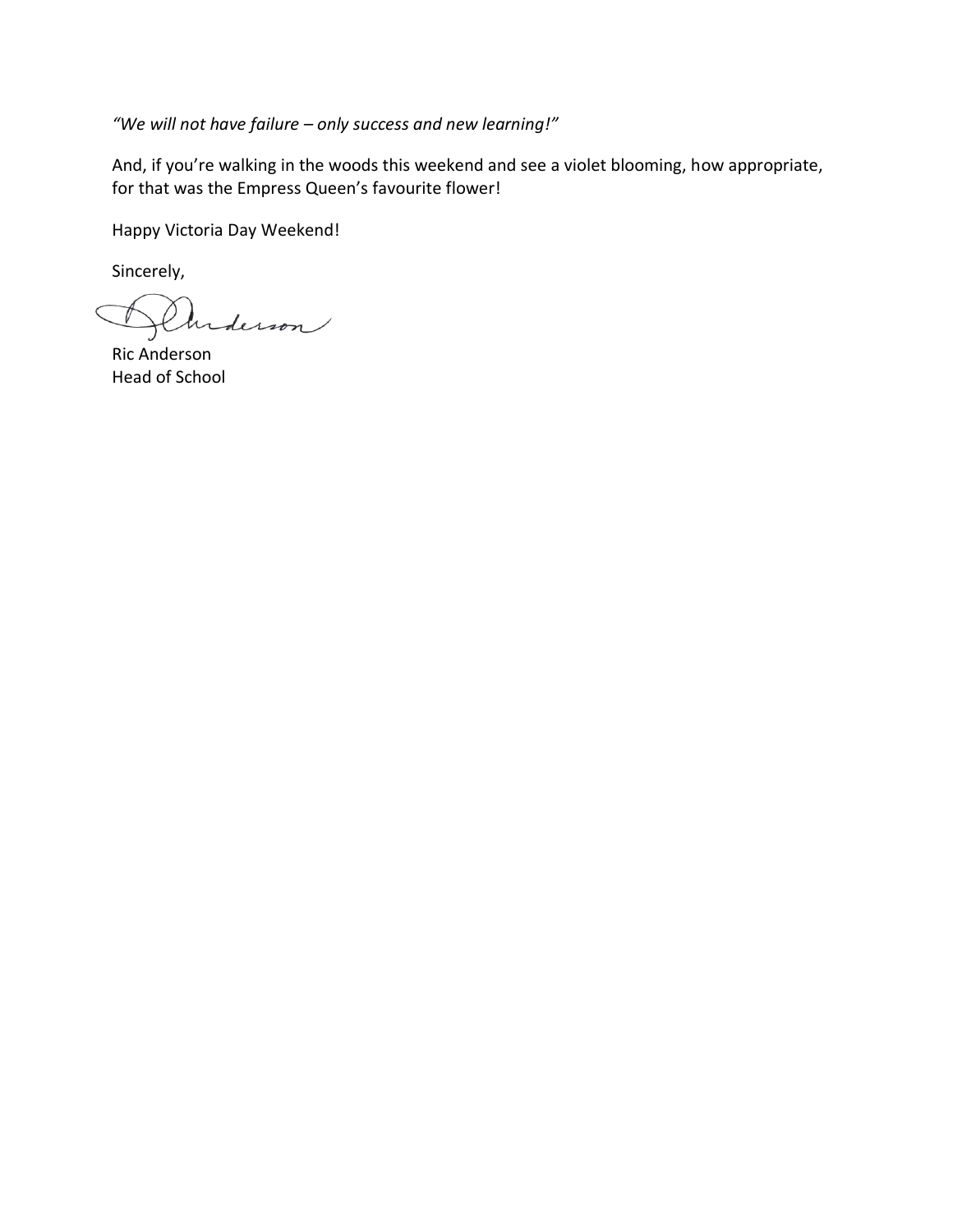## **STUDENT BELONGINGS**

Thanks for everyone who safely picked up their belongings this week. Due to a number of requests, we will have **ONE** more day available for pick up next week. Miss Tribe will be at the school on **Thursday, May 21st from 9:00 AM to 3:00 PM**. Please remember to pull up to the front door, remain in your car and call the main office. Miss Tribe will gather and bring out your belongings.